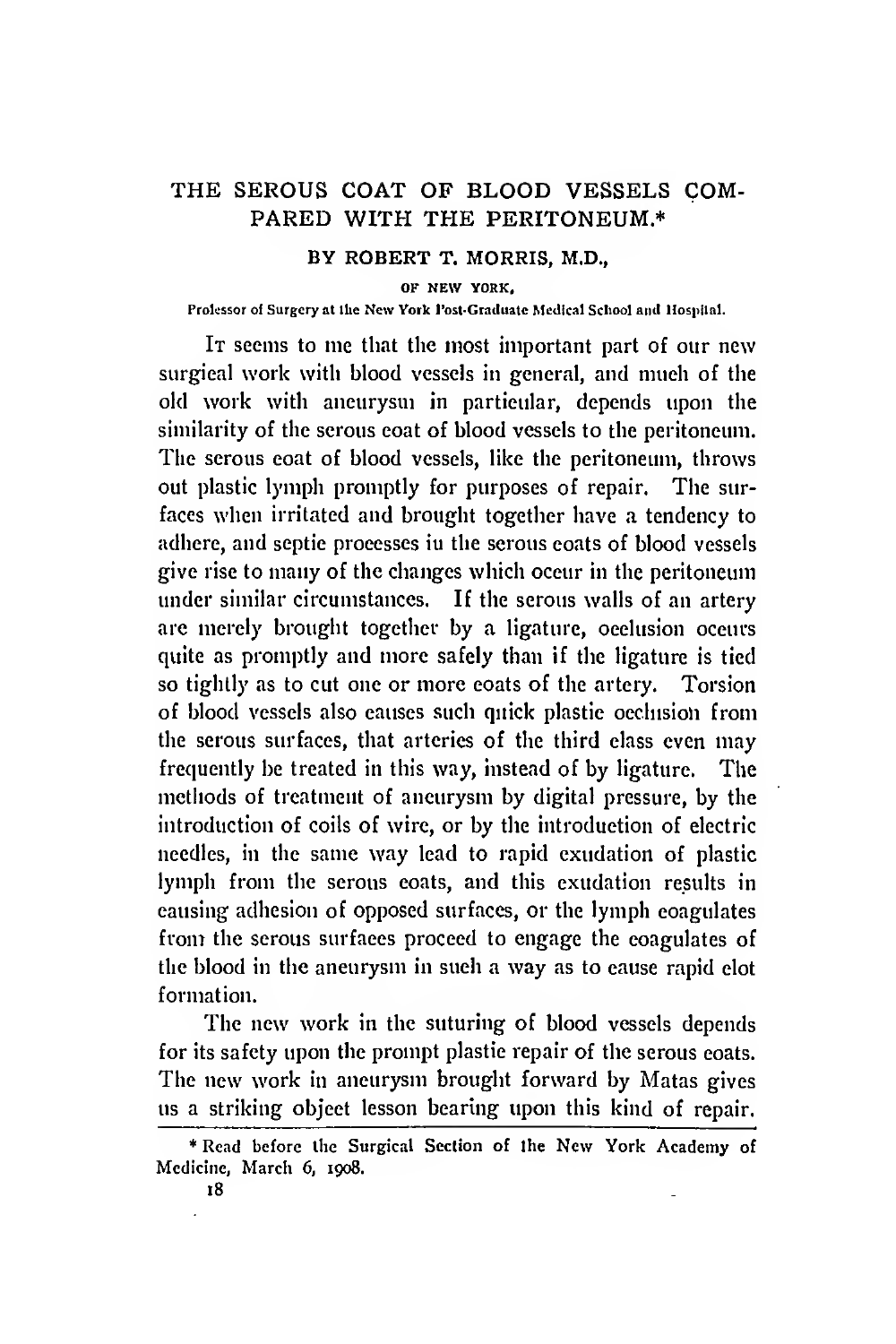At the same time, may we not take a warning from our experience with the peritoneum? When we first began to appreciate the promptness of repair which was carried on by the peritoneum, it was given an exaggerated value which led In the abdominal incision the peritoneum was sometimes drawn up between the muscular layers of the abdominal wall in such a way as to insure immediate closure of the opening; but with the danger of absorption of the products of plastic exudation in a short time, leaving the muscular and fibrous structures unrepaired, owing to the mechanical obstacle to repair which the surgeon had introduced. In our work with aneurysm, in which the construction of patent channels is contemplated, we must remember this lesson from our experience with the peritoneum. In our suturing of blood vessels generally we must remember that a weak point will be left at the site of the slightest depression of the serous coat, unless the other coats are treated in a way to fortify the weak point. There seems to be no doubt that Ziegler in his text-book on pathology was the first to liken the interior of a blood vessel to that of a serous cavity. The growth of the tunica intima after ligation he compared with the plastic inflammation of a serous membrane. Ballance and Edmunds in their "Ligation in Continuity" 1891, seem to have disputed for the first time the elaim that endothelial surfaces unite with difficulty when brought in contact, and they made experiments which showed that most endothelial surfaces adhere with very little provocation. On the other hand, Meigs in his " Human Blood Vessels in Health and Disease " 1907, tends to upset what we are now building upon. He states that there is no endothelial layer which is commonly present in the human arterial system. Perhaps the presence of a fine endothelial layer, or its absence, has no necessary connection with the reparative processes carried on by the tunica intima. Practically, however, we seem to be dealing with an endothelial layer in blood vessels, which acts very much like the endothelial layer of the peritoneum. Delbet in 1906 quotes the experiment of Jensen in 1903, when a steril-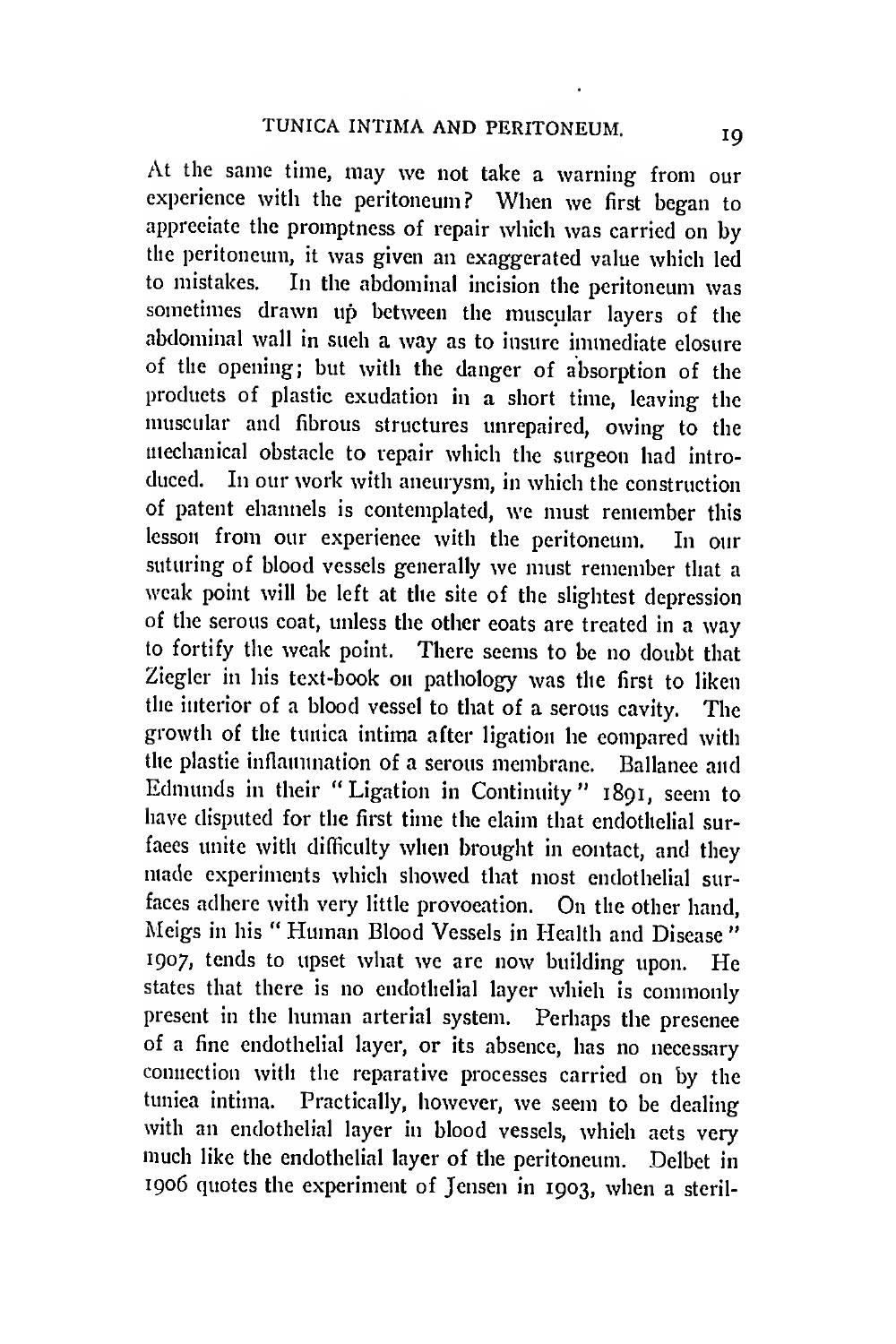ized piece of catgut, traversing both walls and the lumen of the main carotid, was found after eighteen days to carry no trace of a clot, but that portion of the catgut which was free in the lumen of the artery was swollen at the ends and evidently covered with endothelium.

The idea that arteries can be sutured was first conceived by Lembert, about 1750, and Hallowed, under the direction of Lembert, closed a punctured wound of an artery by a winding suture, successfully. In 1772 Assmann made four experiments with winding sutures on the femoral arteries of dogs, and the animals, killed six weeks later, were found to have the arteries obliterated. There was no more vascular suturing done from that time until the development of asepsis, about 1882. Delbet impresses the point that in suture of blood vessels we must remember that everything excepting blood, in contact with the serous coats, is a foreign body, and that the endothelium resents intrusions. He states that the two conditions absolutely necessary for successful work are asepsis and integrity of endothelium. Thrombosis which forms at the site of suture is due to infection. In aseptic work, the ferment thrombi produced by leucocytes and coagulates are not formed. Small wounds in the endothelial coat, and foreign bodies, including toxins, may produce small coagula which tend to enlarge, then to contract, finally to obliterate the blood vessels. The endothelium has a strong tendency to proliferate, but a very little septic infection arrests this proliferation in blood vessels as it does in the peritoneum. The rapid multiplication of endothelium is probably able to arrest coagu-<br>lation. Delbet in 1880 studied the influence of antipartic Delbet in 1889 studied the influence of antiseptic solutions upon peritoneal endothelium and vascular endothelium, and found that the latter was more sensitive than the former. Proliferation was hindered to such an extent that antiseptic solutions were shown to actually prevent healing of arterial wounds. This observation is one of great importance for our consideration in the new work with the arteries. Petit and Jensen demonstrated the harmlessness of aseptic sutures. Etling has never seen any evidence of thrombosis or inflamma